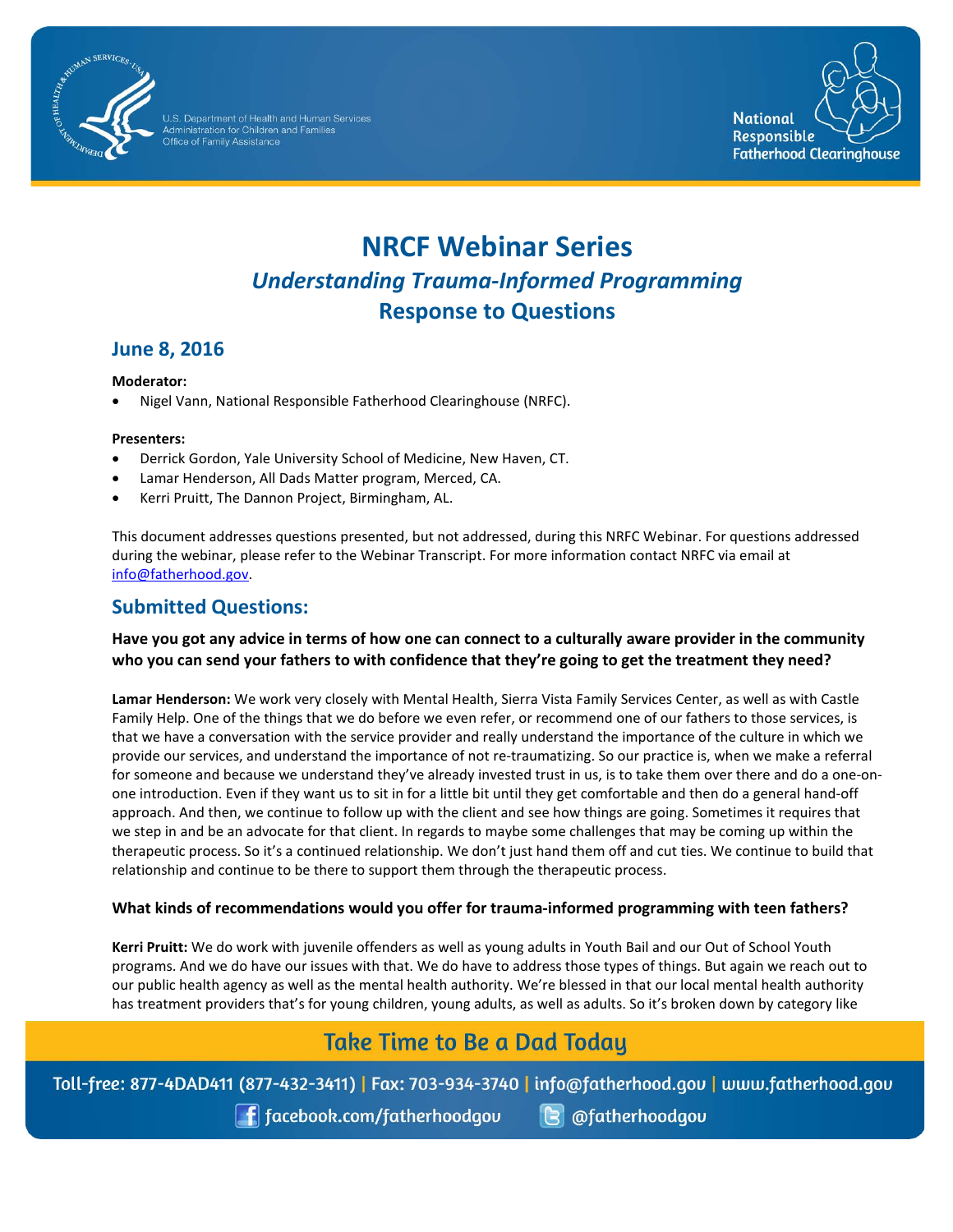



that and so when we work with them it's actually a team-based approach. It starts out initially with a referral. And then the service provider will follow back up with us. We do participant profile, where we talk about where we are able to share results from the assessment that we've provided.

We do gain assessment on our youth. And then, the service provider that's actually providing the counseling will have a team-based approach meeting with us as well as juveniles and/or their parents or whomever their guardians are. We talk about treatment options as well as what's allowable, what's not allowable, what's desired, what's not desired of the parents. So it's a whole bunch of things that you have to negotiate up front. But it's not just an overnight process. It is something that takes time.

I don't want to say that it's a lengthy process but it does take a time. Every service is initiated through the case manager. Every participant has their own case manager. And it is driven initially by the case manager. But it's driven from conversation one-on-one, as well as the assessment. So that's what initiates everything.

**Derrick Gordon:** I think that the other thing that we need to consider, as we think about working with teen dads more specifically, is not only their histories through assessment, but thinking about where they are at developmentally. Recognizing that not every fifteen-year-old is at the same place in their own development and considering the issues related to adolescent brain development as we do this work. We have to be thinking about that because there is some evidence that, depending on the kind of trauma the kid has been exposed to, it can have negative effect on biologic functioning too. Thinking about how development, either psycho-social or even biological, are impacted by this experience. Making sure that that's a part of our consideration at a minimum. And our assessment more appropriately when we think about working with these individuals.

#### **If you identified that a man is suffering from the effects of trauma, do you talk directly to them about that or do you simply identify that for yourself and just let that inform the interaction that you have with them going forward?**

**Lamar Henderson:** After meeting one-on-one, I have a conversation with our clinician before we go into our men's support group. And then I will defer to our clinician in regards to what will be the best strategy for us moving forward to support this particular dad and dealing with the particular trauma that he's dealing with. But my role in that is just to create an environment where that dad feels safe. Create an environment where he feels welcome and he feels safe. And nobody's going to be freaked out by what has happened to you. And then, engaging him in some conversation in regards to his resiliency. And the fact that he has survived these things and he's here today says a lot about him and his character, and who he is as a survivor. Still, as it relates to the therapeutic process, I do defer to our clinician and consult with him before we move forward. Because when we bring that person to our men's group, and even if we meet with them oneon-one, we want to be very conscious not to re-traumatize and also to create an opportunity for the maximum potential for healing.

#### **Rergarding changes in policies and practices, can you give me an example of what was changed on a staff or organizational level to present that secondary trauma and burnout?**

**Kerri Pruitt:** When going back to the one question "What is wrong with you?" we're asking "What's going on with you?" We just change and we actually go back to our policies, our procedures, as well as our job descriptions. We talk about that despite how a person may be behaving or reacting to a question that you ask. Or just walking in that day and they're already in a bad mood.

You cannot, as the staff, re-traumatize them by showing that you're upset or that you're physically upset or mentally upset as well with them. You stop, you take a pause and you then turn around and ask the question differently so that it, one, it dials down fears, it dials down them being angry and upset because it's really not you that they're angry and upset